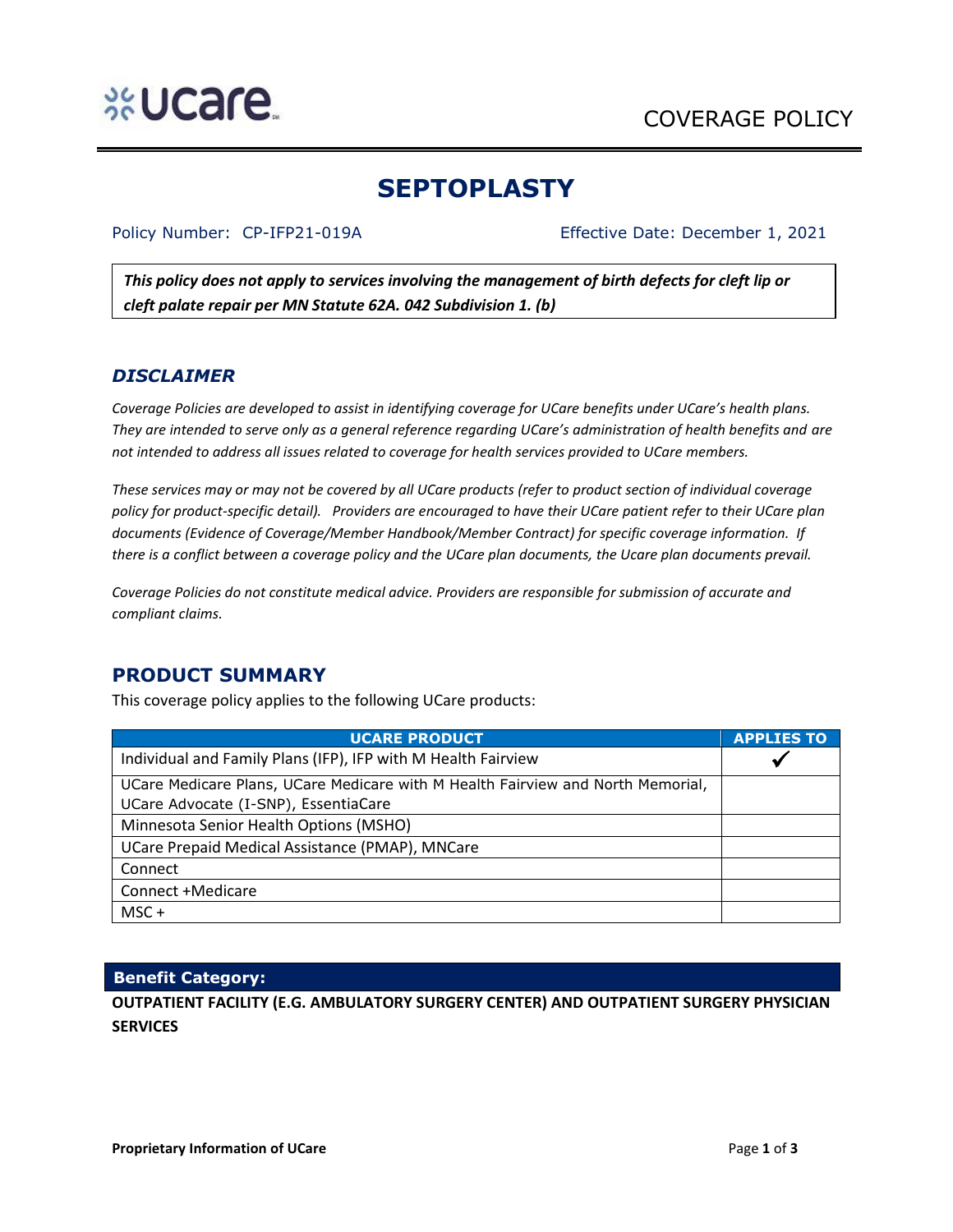

#### **Definitions or Summary**

**Deviated septum-**exists when the bone and cartilage of the nasal septum is out of alignment/crooked due to an injury or deformity that blocks one or both nostrils and impairs breathing.

**Septoplasty**- surgical correction of defects and deformities of the nasal septum (partition between the nostrils) by altering, splinting, or removing obstructive tissue while maintaining or improving the physiological function of the nose.

**Rhinoplasty**-surgery that changes the shape of the nose and results in changes in the appearance of the nose. May be performed for functional or cosmetic reasons.

**Septorhinoplasty**-repair of the nasal septum to open the nasal passages by straightening the septum, combined with functional rhinoplasty to correct various breathing constriction issues due to weak nasal walls, nasal valve deformities or previous trauma. Changes in the appearance of the nose may occur but the primary purpose of the procedure is to improve breathing and correct deformities.

#### **Coverage Policy**

#### **COVERED**

• Septoplasty for a deviated septum is covered when deviation causes continuous nasal airway obstruction resulting in nasal breathing difficulty *\*see CPT/HCPCS/ICD-10 Codes for procedure code that is covered.*

#### **NON-COVERED**

- Cosmetic surgery to improve or change appearance (other than reconstructive surgery) that is not necessary to treat a related illness or injury.
- Rhinoplasty (alone) to change the appearance of the nose.

**CPT/ HCPCS/ICD-10 Codes** *\*Note: If available, codes are listed below for informational purposes only, and do not guarantee member coverage or provider reimbursement. This list may not be all-inclusive.*

| CPT®,<br><b>HCPCS or</b><br>$ICD-10$<br><b>CODES</b> | <b>MODIFIER</b> | <b>NARRATIVE DESCRIPTION</b>                                           |
|------------------------------------------------------|-----------------|------------------------------------------------------------------------|
| 30520                                                |                 | Septoplasty or submucous resection, with or without cartilage scoring, |
|                                                      |                 | contouring or replacement with graft.                                  |

\*CPT is a registered trademark of the American Medical Association.